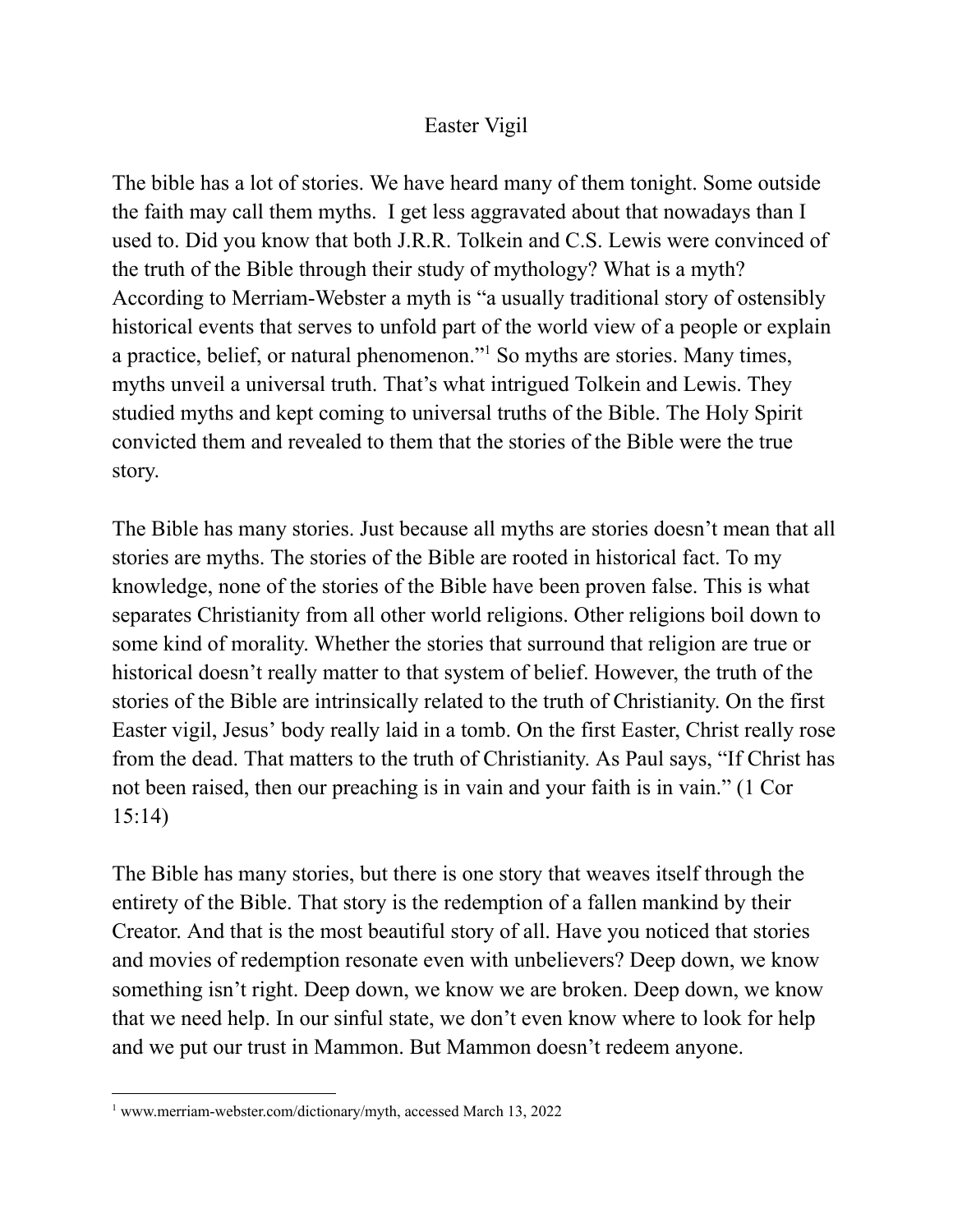But the true God, Father, Son and Holy Spirit do redeem:

"For God so loved the world, that He gave His only Son, that whoever believes in Him should not perish but have eternal life." (Jn 3:16)

Paul says it this way:

"In Christ God was reconciling the world to Himself, not counting their tresspasses against them." (2 Cor 5:19)

In both these verses, 'world' means everyone who has ever lived or who ever will live. The work Jesus is resting from in His tomb paid for all the sin of all people of all time. There's no sin that's not covered. Your sin and my sin is paid for in full. You cannot and you must not try to pay for your sin to God. You sin is covered by the blood of Jesus. "It is finished" were the words of our Lord as He died on the cross. Propitiation, or full atonement, has been accomplished for all your sin. In Christ, you are a new creation. In Christ, you are perfectly righteous before God.

St. John says:

"If we confess our sins, He is faithful and just to forgive us our sins and to cleanse us from all unrighteousness." (1 Jn 1:9)

The forgiveness of your sins and the cleansing of your unrighteousness depends not on your efforts or works or attitude, but depends solely on the work of Jesus on the cross. Jesus is faithful to His promises. He is just and punished all your sin in Himself. You cannot and you must not try to pay for your sin to God. He must do it! And He does! You are forgiven and righteous. This amazing gift of forgiveness and righteousness comes to you through faith. "For we hold that one is justified by faith [alone] apart from works of the law." (Rom 3:28)

The stories of God we have heard tonight are the story of your redemption in Christ. And this story began before the foundation of the world.